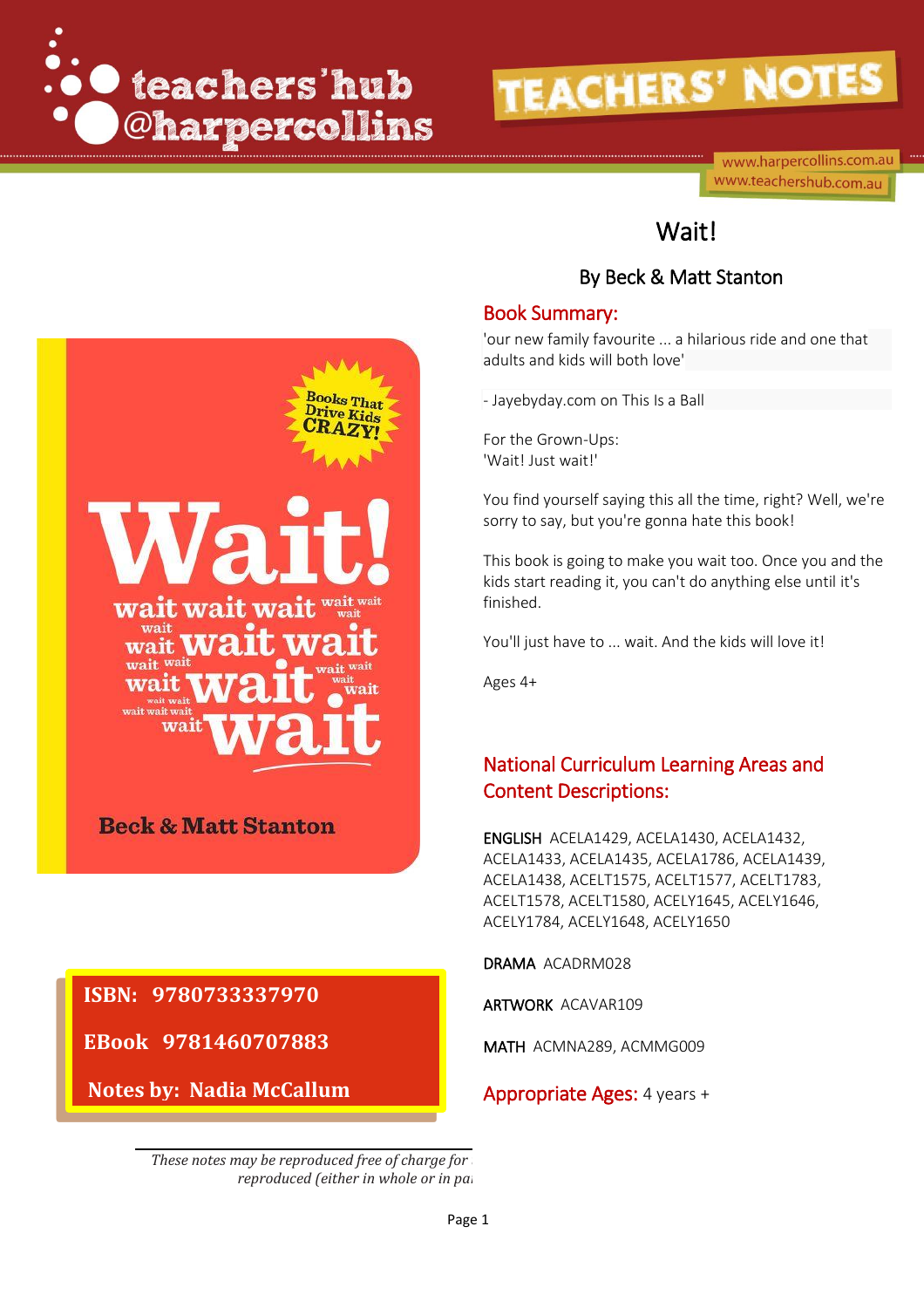

www.harpercollins.com.au www.teachershub.com.au

## **CONTENTS**

Book Summary

National Curriculum Learning Areas and Content Descriptions

About the author

Book Orientation

Learning Experiences

Research Tasks

Curriculum Links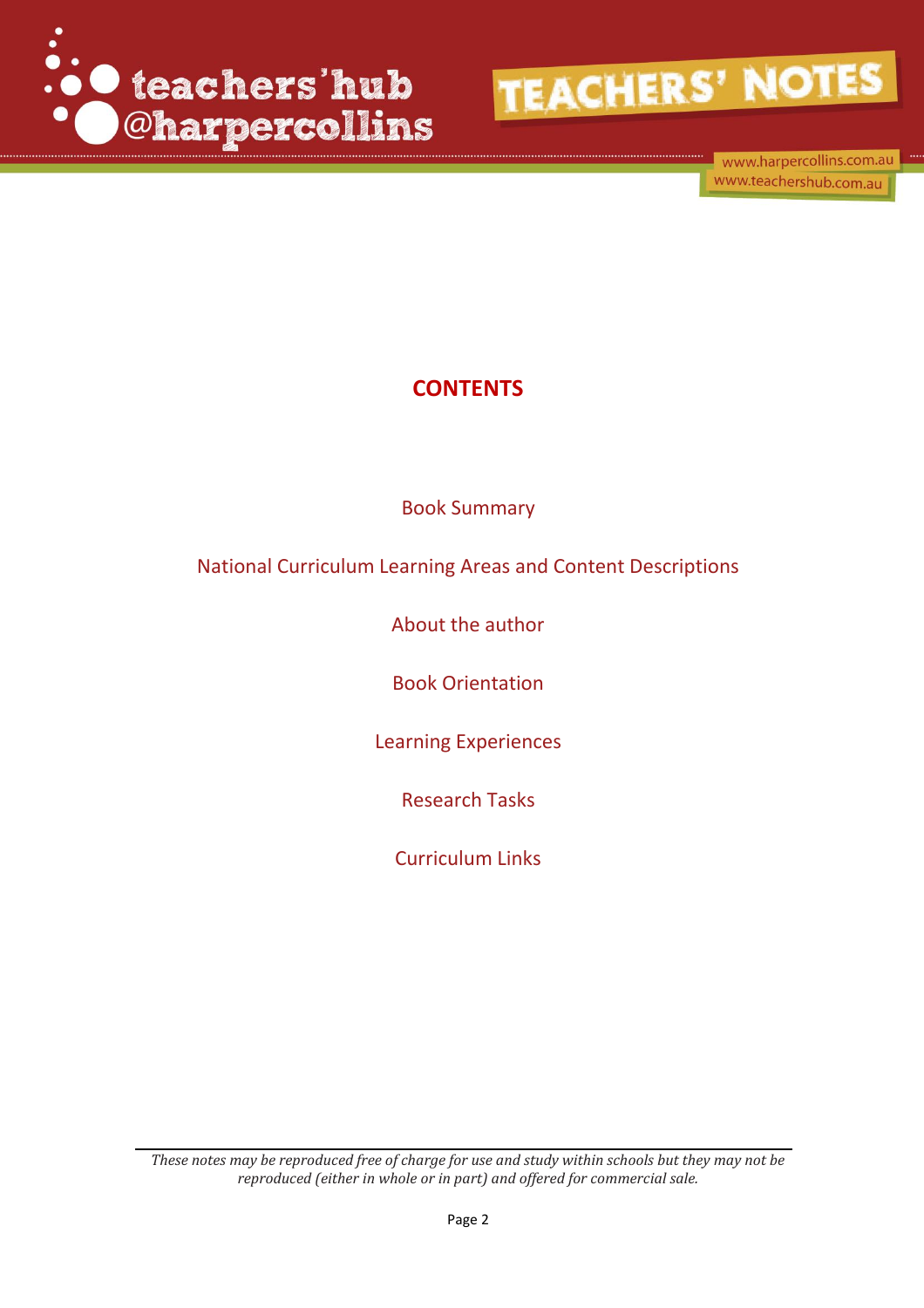

www.harpercollins.com.au www.teachershub.com.au

## About the author

Beck Stanton is the acclaimed co-creator of the bestselling picture books, This Is a Ball, Did You Take the B from My \_\_ook? And The Red Book. Before her career in children's books, Beck worked as a primary school teacher. She lives in Sydney with her husband, bestselling author-illustrator Matt Stanton, and their two young children.

## Book Orientation

## Learning Experiences

#### Look at the Cover of the Book:

Can you find the name of the author and illustrator?

This book is called, 'Wait!' Why do you think 'wait' was written so many times on the front cover?

What techniques has the author used to make this book appealing? What have they done to make you want to pick it up and read it.

#### Page 1

Why do you think the author might not be ready to read the book just yet?

Authors tell stories to share experiences. Is 'waiting' something you've had to do? Who have you had to wait for? Where have you waited? List all the kinds of places people have to wait. Why do we have to wait? List all the different reasons why people might have to wait for something.

#### Page 2

*These notes may be reproduced free of charge for use and study within schools but they may not be reproduced (either in whole or in part) and offered for commercial sale.*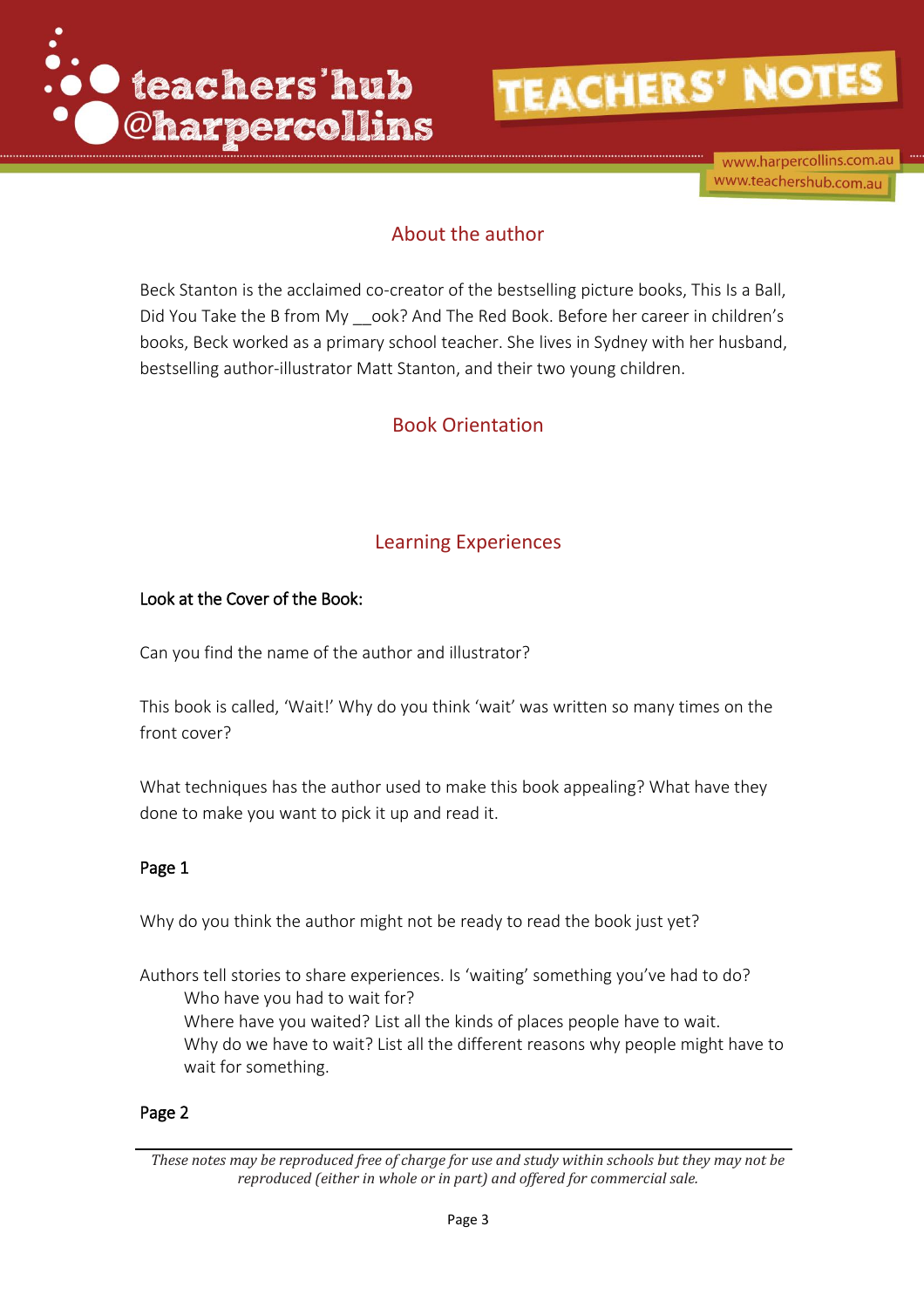

www.harpercollins.com.au www.teachershub.com.au

#### Text Awareness & Drama;

How are the words written to help us understand their meaning?

Can you say these words in a way that helps the listener understand their meaning?

#### Page 3

Why do you think the author/illustrator chose red for this page?

Some colours have meaning. What is the significance of red?

Why do you think some of the text was written in a billboard?

What other signs do you see on your way to school, or when you're out and about?

#### Page 4

What techniques has the author used to create interest? (Underlining words, short simple sentences, rhetorical questions and onomatopoeia)

How has punctuation been used creatively on this page?

Onomatopoeia: 'Ugh' is a word that imitates the sound you make when you say it. What other words do you know that are like this?

#### Page 5

Name all the different types of food that you can see in this picture. Why do you think the author drew pictures of food for this page?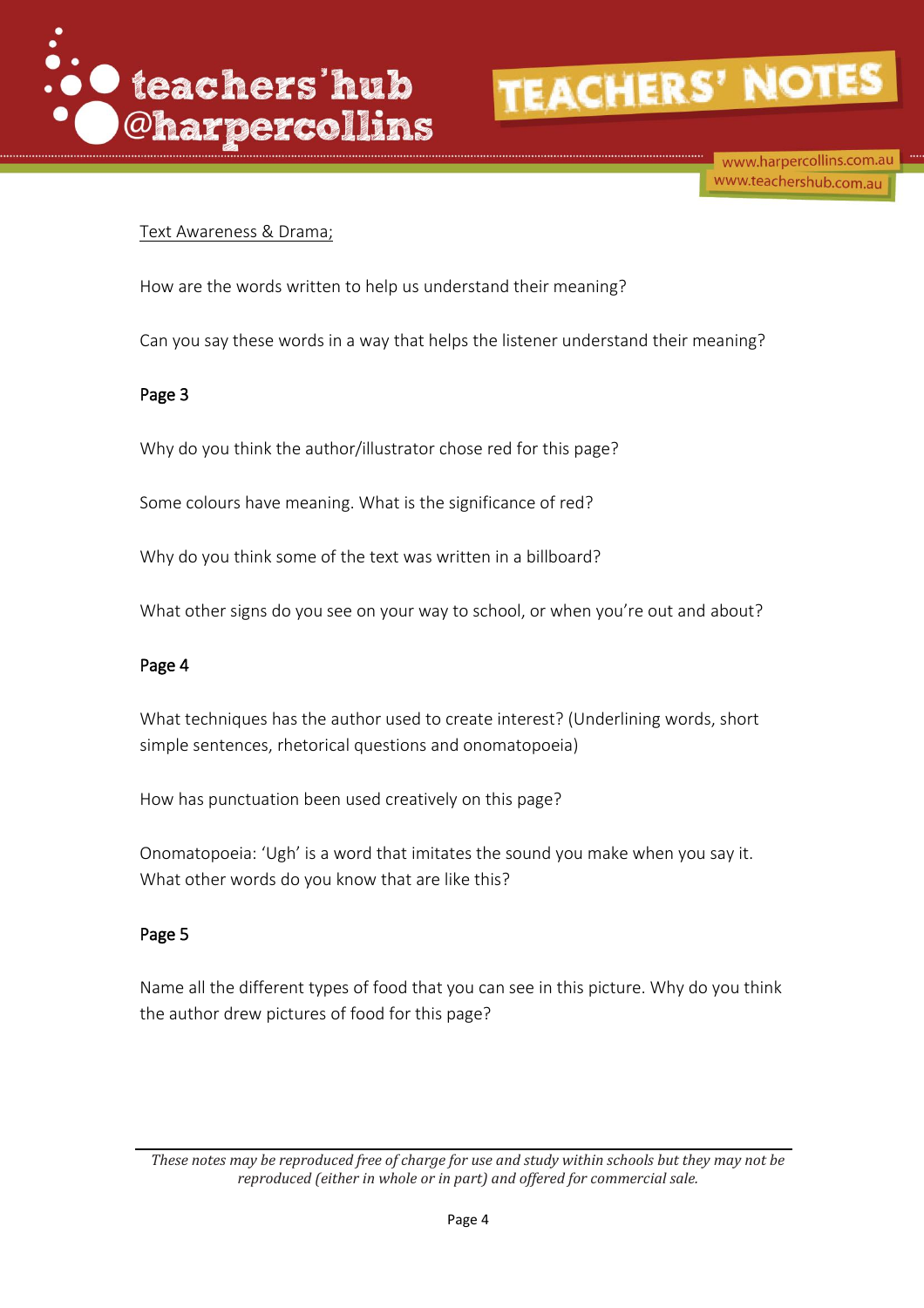

www.harpercollins.com.au www.teachershub.com.au

Make a tally of how many people like each of the different types of food illustrated on this page. Which type of food is the most popular? Which is your favourite? Which was liked the least?

#### Page 6

What shapes can you see in the illustration of the playground?

Look around the room you are in. Where can you see those shapes in your room?

#### Page 7

Would you want to give a polar bear a cuddle? Name five things you might cuddle instead of a polar bear.

#### Page 8

Why has the author written bored as 'boooooored'?

What do you do to amuse yourself while you are waiting? As class make a list of all the things you can do to while away the time, while you wait for something/someone.

#### Page 9

Do you know why it is so hard to rub your tummy while you are patting your head?

It is because you are trying to do two very different motions simultaneously. Try this one; 1. While sitting at your desk, lift your right foot off the floor and make clockwise circles with your foot. 2. Now, while turning your foot, draw the number 6 in the air with your right foot. What happens to your right foot? Is it still turning clockwise? (It should have changed direction!)

#### Page 10

*These notes may be reproduced free of charge for use and study within schools but they may not be reproduced (either in whole or in part) and offered for commercial sale.*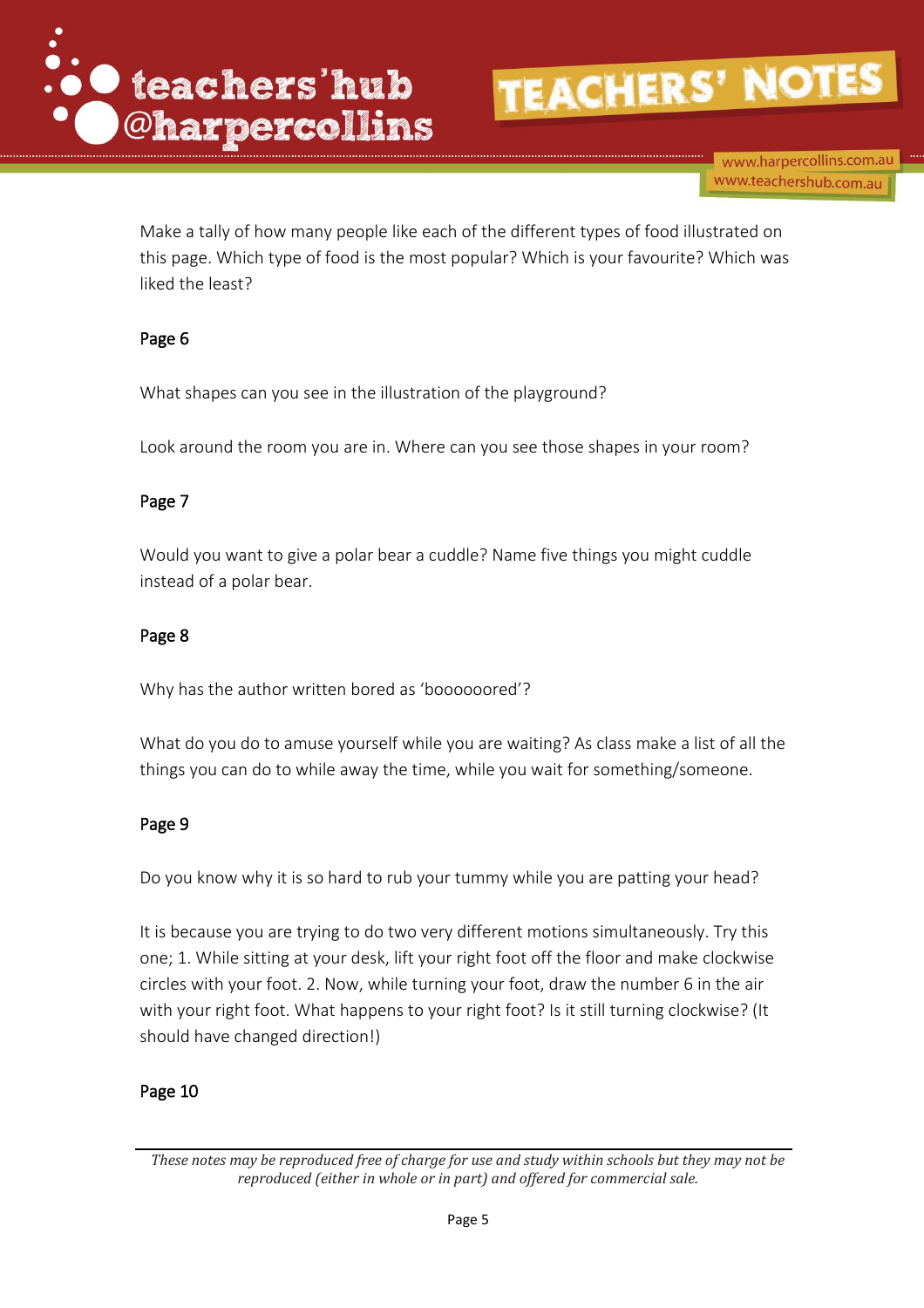

www.harpercollins.com.au www.teachershub.com.au

Did you know that not everyone can curl their tongues? Only 65%-81% of people can (Nobody is sure of the exact number!). How many people in your class can curl their tongues?

"Kill time" is an idiom. An idiom is *a phrase or an expression that has a figurative, or sometimes literal, meaning* [\(https://en.wikipedia.org/wiki/Idiom\)](https://en.wikipedia.org/wiki/Idiom). What does this expression mean?

#### Page 11

What grown-up things do your parents have to do? Do they have to hang washing like author of this book?

#### Page 12

The author has so many important things to do; pay the bills, register the car, etc. What important things do you have to do today? Are the things that are important for you to do, important for everyone to do?

#### Page 13

The author needs to make a phone call? Who have you called on the phone? Why do you call them on the phone instead of seeing them in person?

Is there a particular way people tend to answer the phone? Why do you think you have to say who you are, when you answer the phone, when you don't need to say that when you greet people when you see them in person?

#### Page 14

The author is complaining that this book has too many words! Do you agree? Should books have more words than pictures? Can you have a book which doesn't have any words?

*These notes may be reproduced free of charge for use and study within schools but they may not be reproduced (either in whole or in part) and offered for commercial sale.*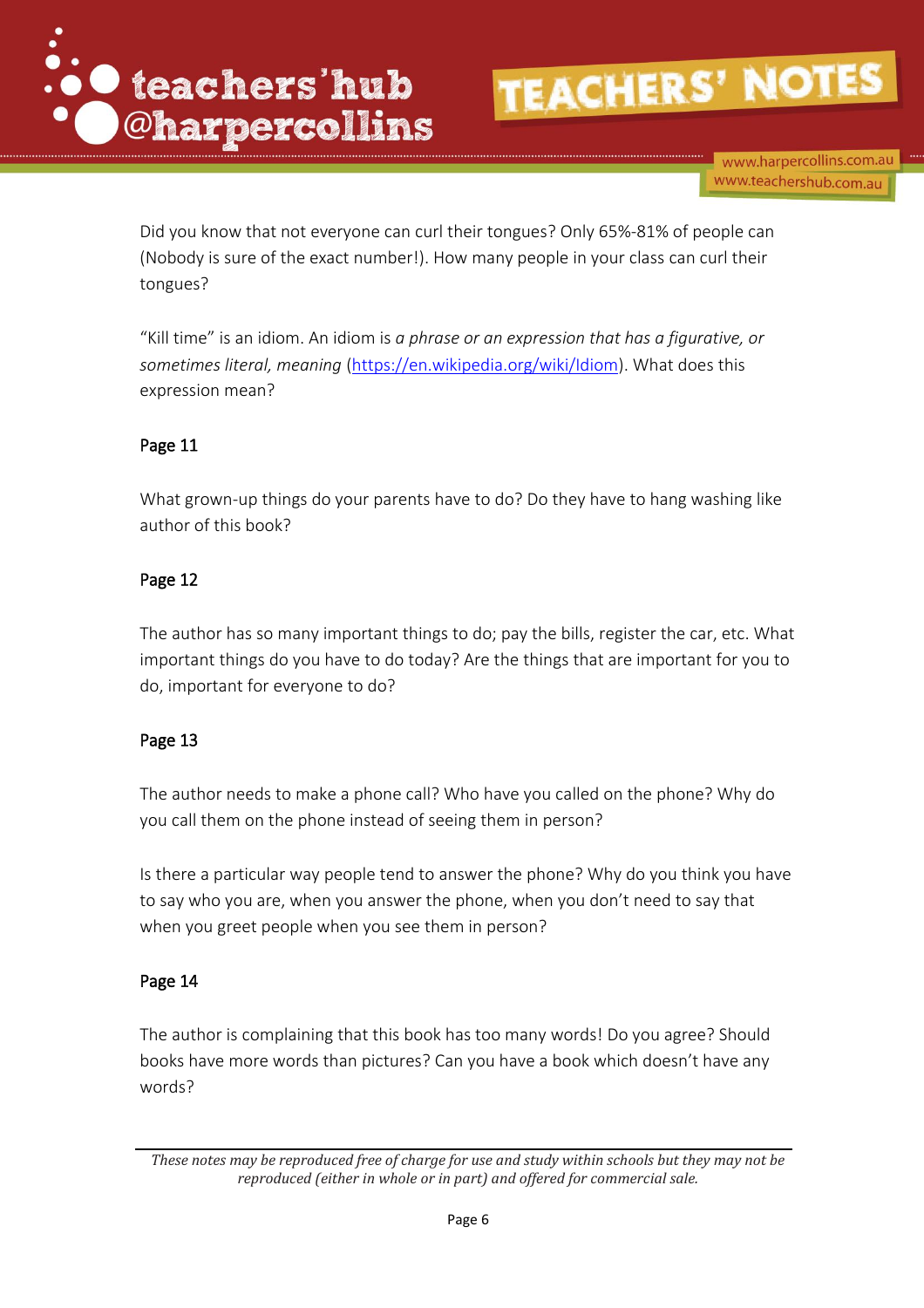



www.harpercollins.com.au www.teachershub.com.au

#### Page 15

How many times has wait been written on this page?

How many different colours have been used?

#### Page 16

There is a Queen and a polar bear on this page. Have we seen them before?

#### Page 17

Do you want to read it again? Why/why not?

What makes a book, the kind of book you'd like to read more than once?

#### Identifying syllables in spoken words

Clap the syllables in these words;

pg1 – amazing

pg2 – moment

pg3 – comes

- pg4 together
- pg5 probably

*These notes may be reproduced free of charge for use and study within schools but they may not be reproduced (either in whole or in part) and offered for commercial sale.*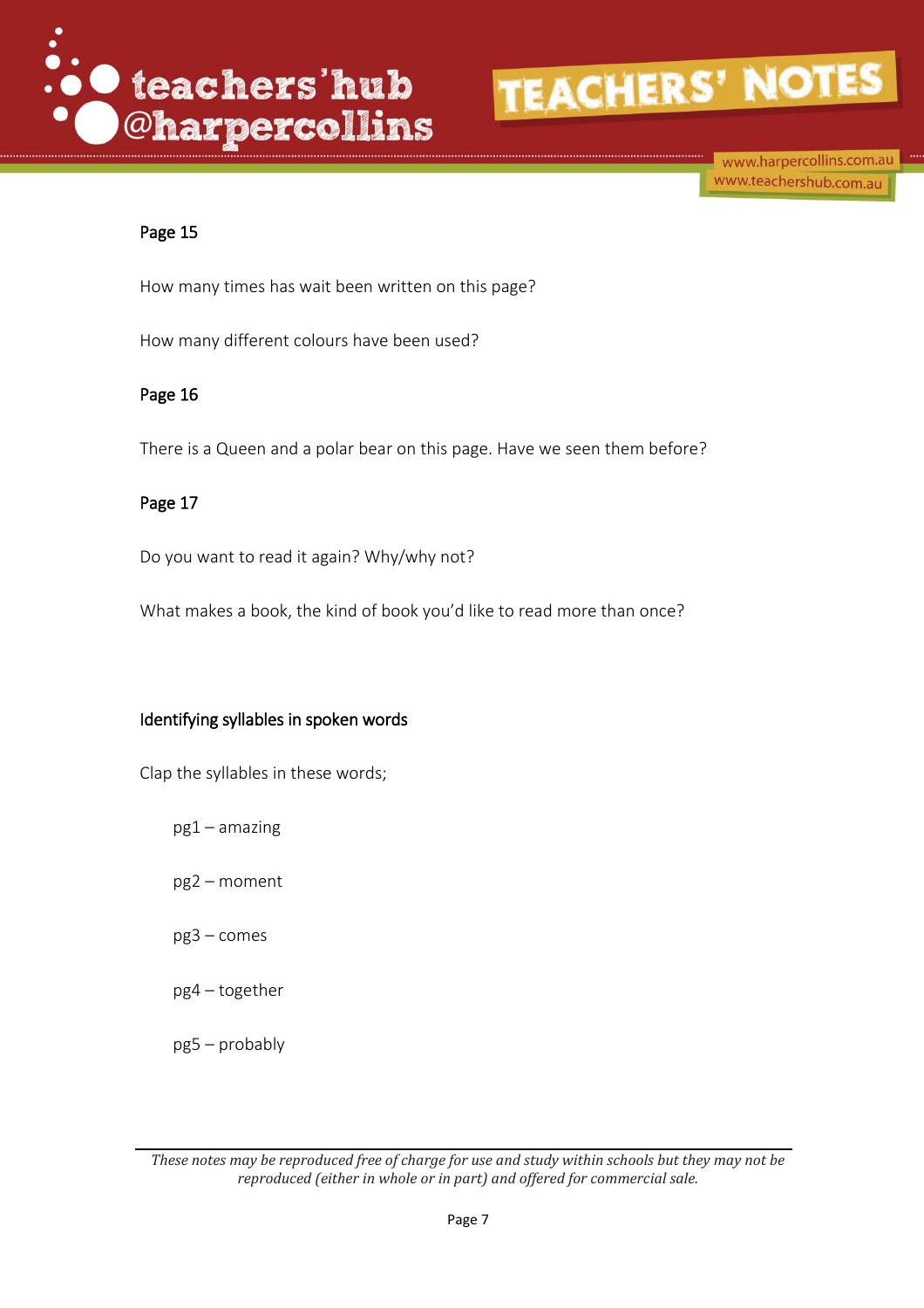



www.harpercollins.com.au www.teachershub.com.au

### Research Tasks

#### Examining Colour

How many colours are used in the illustrations in this book?

Do you know all their names?

Do any of the colours have special significance or meaning?

Are there colours which are used to make us feel a certain way, or colours which represent certain emotions?

Which colour is your favourite? Why is it your favourite?

Draw a picture where that colour is the main colour of your picture.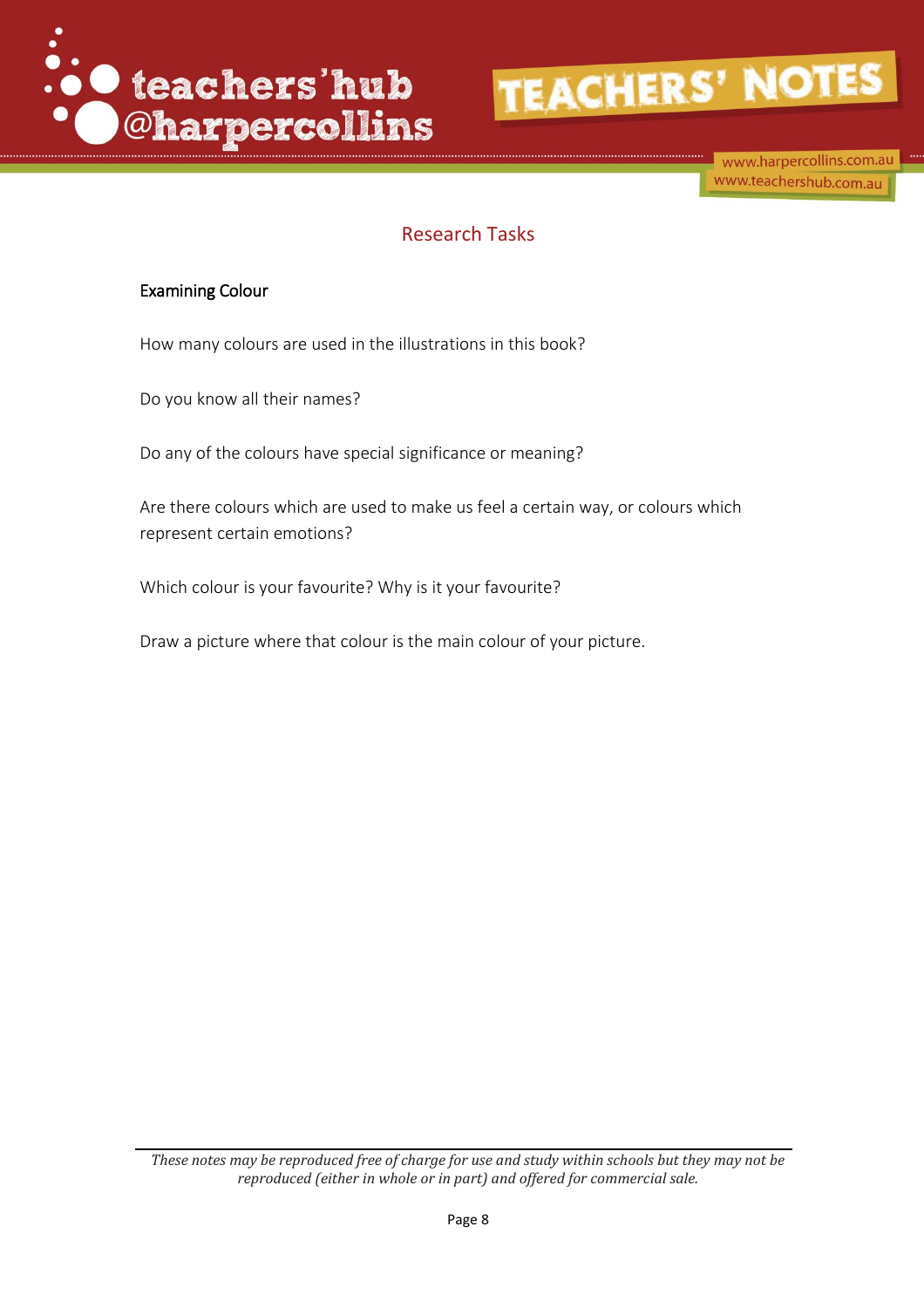



www.harpercollins.com.au www.teachershub.com.au

## Curriculum Links

#### ENGLISH

Understand that language can be used to explore ways of expressing needs, likes and dislikes (ACELA1429)

Understand that texts can take many forms, can be very short (for example an exit sign) or quite long (for example an information book or a film) and that stories and informative texts have different purposes (ACELA1430)

Understand that punctuation is a feature of written text different from letters; recognise how capital letters are used for names, and that capital letters and full stops signal the beginning and end of sentences (ACELA1432)

Understand concepts about print and screen, including how books, film and simple digital texts work, and know some features of print, for example directionality (ACELA1433)

Recognise that sentences are key units for expressing ideas (ACELA1435)

Explore the different contribution of words and images to meaning in stories and informative texts (ACELA1786)

Recognise and generate rhyming words, alliteration patterns, syllables and sounds (phonemes) in spoken words(ACELA1439)

Understand how to use knowledge of letters and sounds including onset and rime to spell words (ACELA1438)

Recognise that texts are created by authors who tell stories and share experiences that may be similar or different to students' own experiences (ACELT1575)

Respond to texts, identifying favourite stories, authors and illustrators (ACELT1577)

Share feelings and thoughts about the events and characters in texts (ACELT1783)

Identify some features of texts including events and characters and retell events from a text (ACELT1578)

*These notes may be reproduced free of charge for use and study within schools but they may not be reproduced (either in whole or in part) and offered for commercial sale.*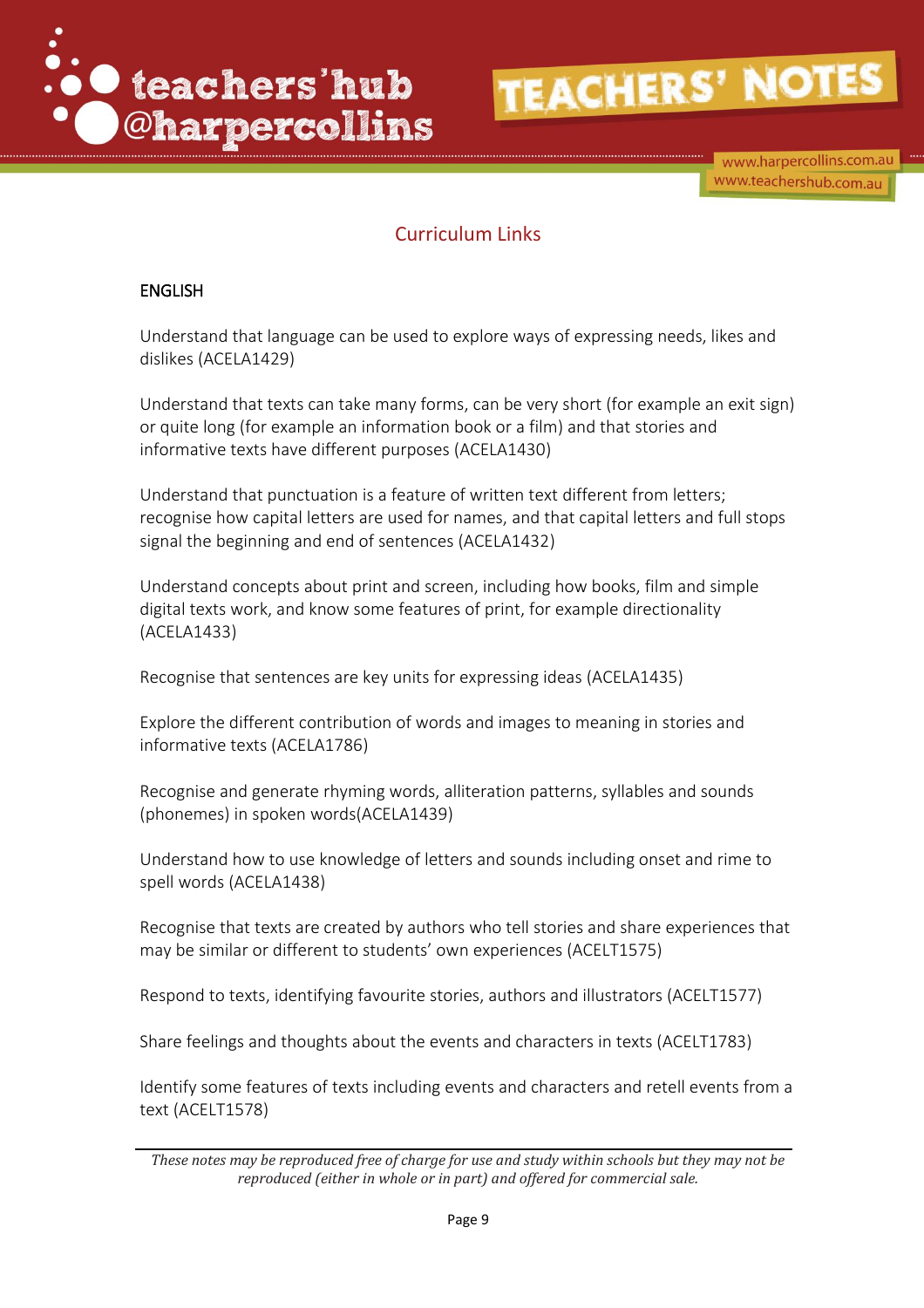

www.harpercollins.com.au www.teachershub.com.au

Retell familiar literary texts through performance, use of illustrations and images (ACELT1580)

Identify some familiar texts and the contexts in which they are used (ACELY1645)

Listen to and respond orally to texts and to the communication of others in informal and structured classroom situations (ACELY1646)

Use interaction skills including listening while others speak, using appropriate voice levels, articulation and body language, gestures and eye contact (ACELY1784)

Identify some differences between imaginative and informative texts (ACELY1648)

Use comprehension strategies to understand and discuss texts listened to, viewed or read independently (ACELY1650)

#### DRAMA

Use voice, facial expression, movement and space to imagine and establish role and situation (ACADRM028)

#### ARTWORK

Respond to visual artworks and consider where and why people make visual artworks, starting with visual artworks from Australia, including visual artworks of Aboriginal and Torres Strait Islander Peoples (ACAVAR109)

#### MATH

Compare, order and make correspondences between collections, initially to 20, and explain reasoning (ACMNA289)

Sort, describe and name familiar two-dimensional shapes and three-dimensional objects in the environment (ACMMG009)

*These notes may be reproduced free of charge for use and study within schools but they may not be reproduced (either in whole or in part) and offered for commercial sale.*